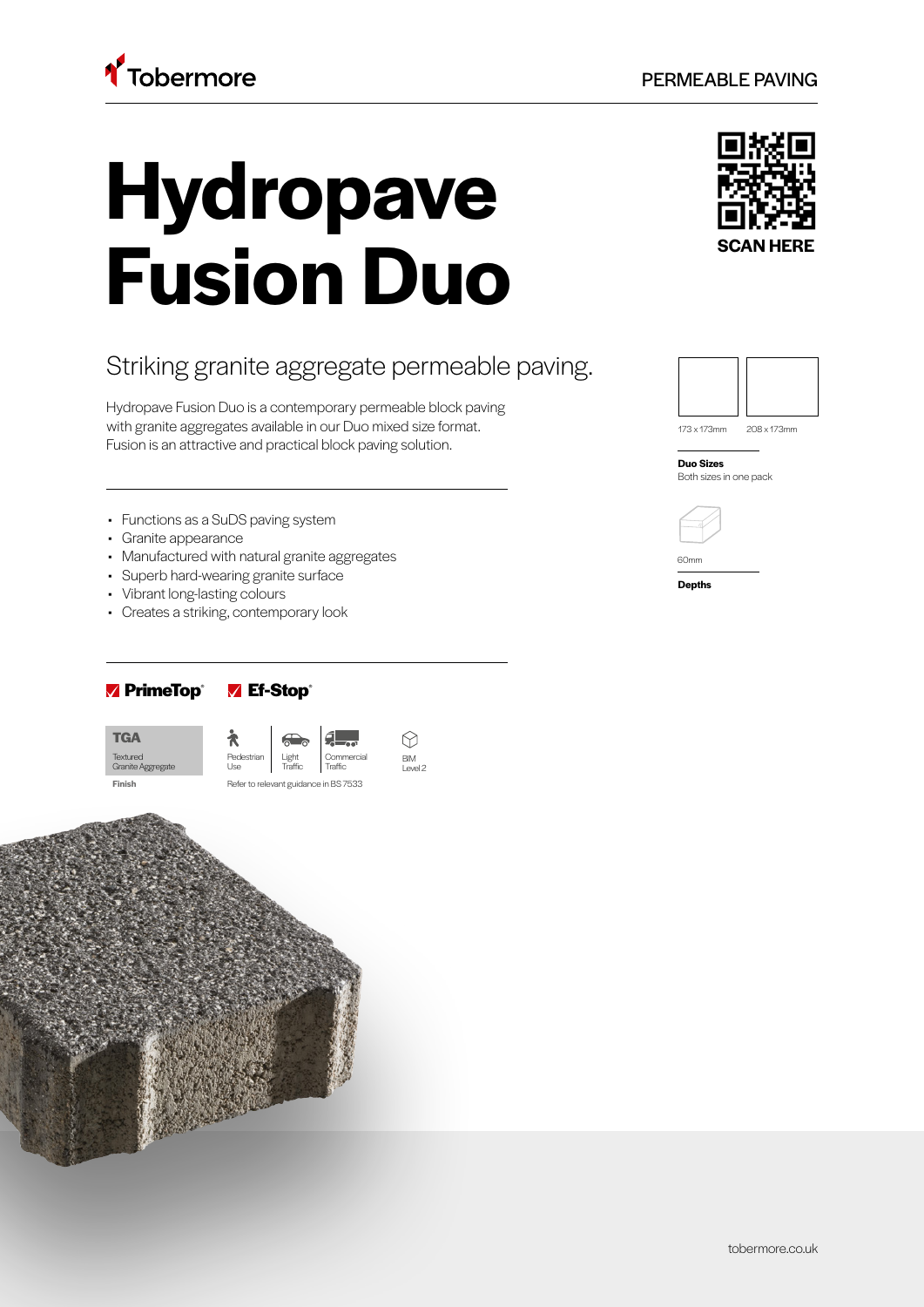

# Hydropave Fusion Duo



**Specification PrimeTop**® **Ef-Stop** 

| <b>Product type</b>                    | Concrete Paving Block                                                                                                                                          |  |  |  |  |  |  |
|----------------------------------------|----------------------------------------------------------------------------------------------------------------------------------------------------------------|--|--|--|--|--|--|
| <b>Manufactured to</b>                 | BS FN 1338:2003                                                                                                                                                |  |  |  |  |  |  |
| <b>Surface Layer</b>                   | Hard-wearing surface layer with a minimum layer of 4mm and >350kgs/m <sup>3</sup> cement                                                                       |  |  |  |  |  |  |
| <b>Surface Finish</b>                  | <b>Textured Granite Aggregate</b>                                                                                                                              |  |  |  |  |  |  |
| <b>Granite Content</b>                 | Not less than 53% of granite aggregate in surface layer for Silver and Graphite; not less than 45% of granite aggregate in surface<br>layer for Sandstone.     |  |  |  |  |  |  |
| <b>Efflorescence</b>                   | Minimum 12 hour vapour curing to significantly reduce the possibility of efflorescence                                                                         |  |  |  |  |  |  |
| <b>Frost Protection</b>                | Yes                                                                                                                                                            |  |  |  |  |  |  |
| <b>Drainage Void Width</b>             | 5% to accommodate correct grit grading, reduce maintenance and maximise drainage flow rate                                                                     |  |  |  |  |  |  |
| <b>Strength</b>                        | Typical tensile splitting strength of >3.6MPa                                                                                                                  |  |  |  |  |  |  |
| Slip/Skid risk                         | Extremely Low                                                                                                                                                  |  |  |  |  |  |  |
| Installed to                           | BS 7533-3:2005                                                                                                                                                 |  |  |  |  |  |  |
| กรร                                    | Plus Q24 115 Create 45-20-64/400<br>Plus 024 117 Create 45-20-64/400<br>Plus Q24 119 Create 45-20-64/400                                                       |  |  |  |  |  |  |
| <b>Tolerances on Dimensions (mm)</b>   | Length ±2mm, width ±2mm, thickness ±3mm                                                                                                                        |  |  |  |  |  |  |
| <b>Abrasion Resistance</b>             | Class 3                                                                                                                                                        |  |  |  |  |  |  |
| Durability (Freeze-thaw)               | Class 3                                                                                                                                                        |  |  |  |  |  |  |
| <b>External Fire Performance</b>       | Deemed to satisfy. See Commission Decision 2000/553/EC                                                                                                         |  |  |  |  |  |  |
| <b>Reaction to fire</b>                | Class A1                                                                                                                                                       |  |  |  |  |  |  |
| <b>Applications</b>                    | Refer to the relevant part of BS 7533 for the correct sub-base design for your application. Available from www.bsigroup.com                                    |  |  |  |  |  |  |
| <b>Energy used</b>                     | 100% renewable energy                                                                                                                                          |  |  |  |  |  |  |
| Water used                             | 100% from our rainwater harvesting system and groundwater bore hole                                                                                            |  |  |  |  |  |  |
| <b>Recycled content</b>                | Not less than 6%                                                                                                                                               |  |  |  |  |  |  |
| <b>Carbon Footprint</b>                | 24kgCo <sup>2</sup> e/m <sup>2</sup><br><b>Silver</b><br>26kgCo <sup>2</sup> e/m <sup>2</sup><br>Sandstone<br>26kgCo <sup>2</sup> e/m <sup>2</sup><br>Graphite |  |  |  |  |  |  |
| Recyclable                             | 100% of this product can be recycled                                                                                                                           |  |  |  |  |  |  |
| <b>Manufacturing &amp; Delivery</b>    | From one location within the UK                                                                                                                                |  |  |  |  |  |  |
| <b>breedin</b> rating<br>www.bre.co.uk | A, according to the Green Guide to Specification, 4 <sup>th</sup> Edition 2009. A+, can be achieved by using a recycled sub-base.                              |  |  |  |  |  |  |
| $T - L - $                             | and the case of the seal is a second seconds on a second in all DO DOM OOAE Outlie Management Manufacturer of all ideas are<br>$\frac{1}{2}$                   |  |  |  |  |  |  |

Tobermore products are manufactured in accordance with an accredited ISO 9001:2015 Quality Management. Manufacturing facilities are accredited to ISO14001:2015 Environmental Management. The company publish environmental labels and declarations in accordance with BES 6001.

**Contact Us** GB: 0844 800 5736 NI: 028 7964 2411 ROI: 048 7964 2411

technical@tobermore.co.uk sales@tobermore.co.uk